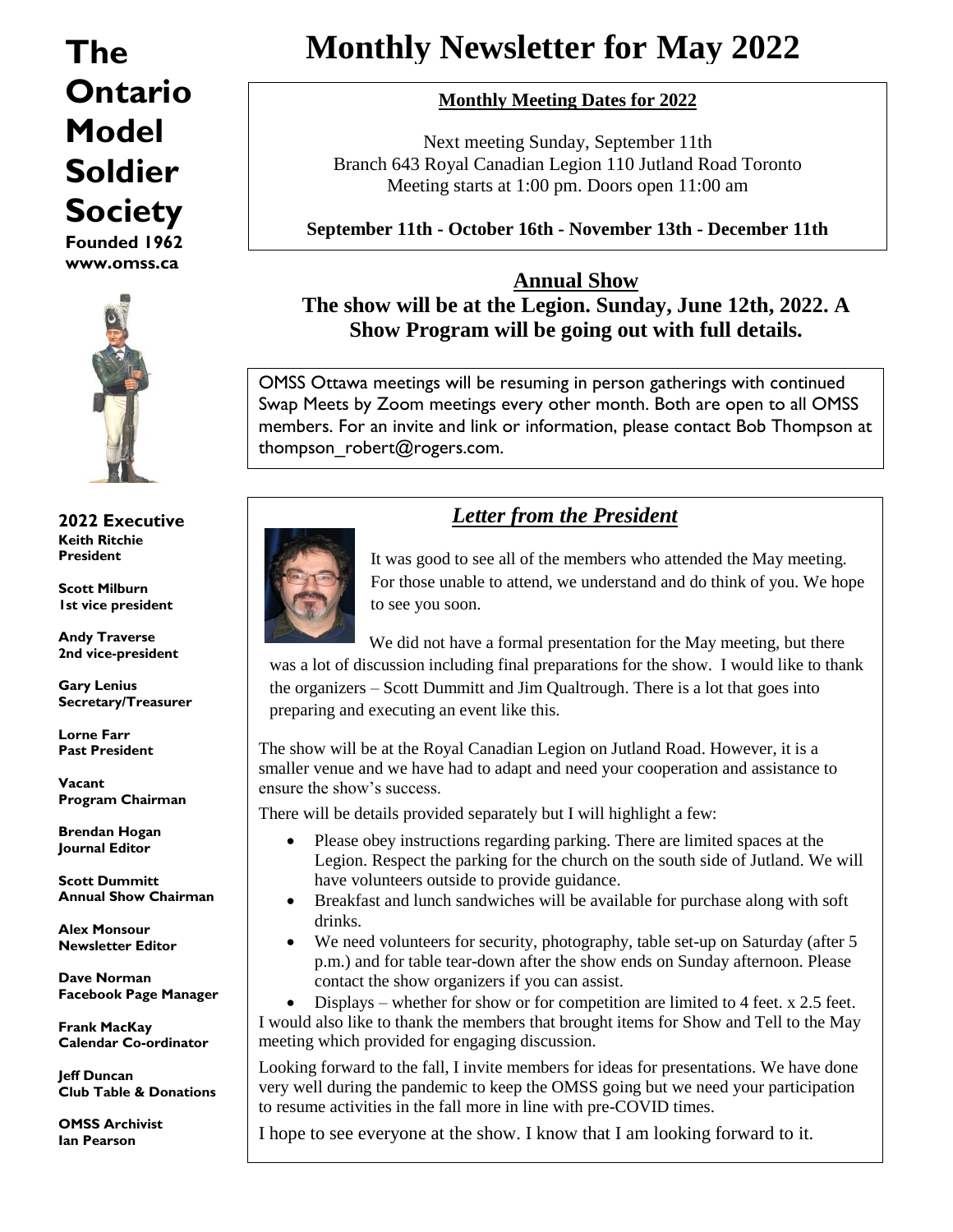#### **Quartermasters Store**

Time to start downsizing! The following items are for sale:-

1) 39 Royal Marines cast and painted by Gord Dumbleton, consisting of band, colour party, officers, NCOs and marines \$400.00.

2) James Opie Books:- The Great Book of Britains \$150.00, Britains Toy Soldiers 1893-1932 \$75.00, Britains Toy Soldiers 1893-2013 \$50.00.

3) Bottom pouring solder pot, Vacuum Pump, Vacuum Chamber, 15lbs of tin, some lead, solder and printing type. \$250.00.

Available by pickup only in Queensville, Ontario. Mike Pidgeon 905-478-4724.



#### Collection for Sale

"I reach out to you today to inquire about a collection of toy soldier figures I have acquired from an estate and attach a photo of the collection. I would to sell them on behalf of my client and wonder if someone in your Society would be interested. I can be reached through the contact info below. Also included in the collection is Andrew Rose's The Collector's Guide to Toy Soldiers. "

Laurie Hunt Toronto Residential Downsizing 416.465.2424

Email: [info@torontodownsizing.ca](mailto:info@torontodownsizing.ca) www.torontodownsizing.ca



<https://museum.48thhighlanders.ca/>

# **48th Highlanders Museum Updated Website Online**